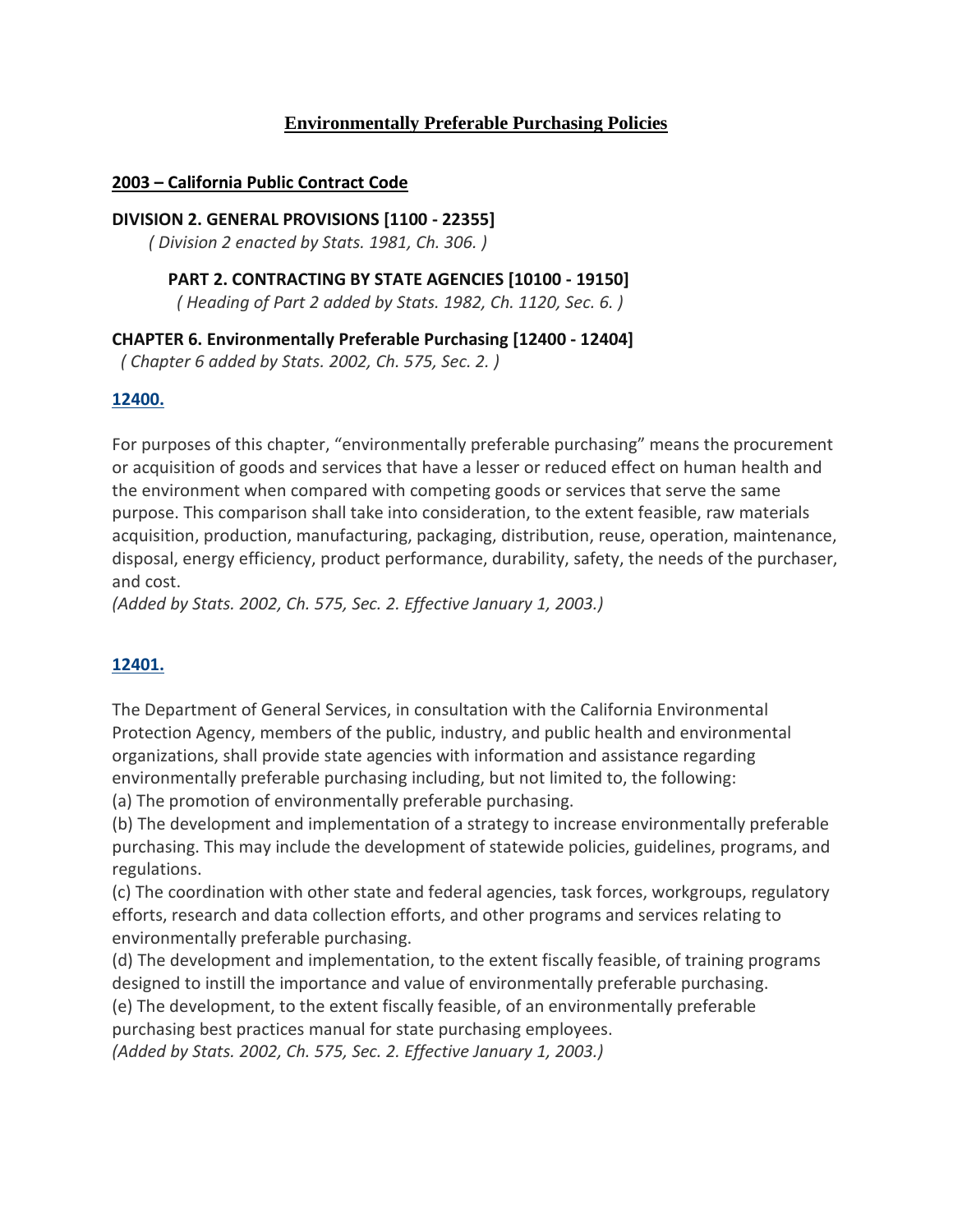# [12401.5.](javascript:submitCodesValues()

Within existing resources, the Department of General Services shall designate a single point of contact for state agencies, suppliers, and other interested parties to contact regarding environmentally preferable purchasing issues.

*(Added by Stats. 2002, Ch. 575, Sec. 2. Effective January 1, 2003.)*

### **[12402.](javascript:submitCodesValues()**

Nothing contained in this chapter shall prohibit, limit, or supersede recycled content requirements pursuant to any other provision of law. *(Added by Stats. 2002, Ch. 575, Sec. 2. Effective January 1, 2003.)*

# **[12403.](javascript:submitCodesValues()**

Nothing contained in any policy regarding environmentally preferable purchasing may be construed as requiring the acquisition of goods or services that do not perform adequately for their intended use, exclude adequate competition, or are not available at a reasonable price in a reasonable period of time.

*(Added by Stats. 2002, Ch. 575, Sec. 2. Effective January 1, 2003.)*

#### **[12404.](javascript:submitCodesValues()**

Manufacturers, vendors, or other nongovernmental entities contracting with the Department of General Services shall certify in writing that any environmental attribute claims they make concerning their products and services are consistent with the Federal Trade Commission's Guidelines for the Use of Environmental Marketing Terms. *(Added by Stats. 2002, Ch. 575, Sec. 2. Effective January 1, 2003.)*

#### **Current - Department of General Services EPP**

[https://www.dgs.ca.gov/PD/About/Page-Content/PD-Branch-Intro-Accordion-](https://www.dgs.ca.gov/PD/About/Page-Content/PD-Branch-Intro-Accordion-List/Engineering/Environmentally-Preferable-Purchasing-Program?search=environmentally%20preferable%20purchasing)[List/Engineering/Environmentally-Preferable-Purchasing-](https://www.dgs.ca.gov/PD/About/Page-Content/PD-Branch-Intro-Accordion-List/Engineering/Environmentally-Preferable-Purchasing-Program?search=environmentally%20preferable%20purchasing)[Program?search=environmentally%20preferable%20purchasing](https://www.dgs.ca.gov/PD/About/Page-Content/PD-Branch-Intro-Accordion-List/Engineering/Environmentally-Preferable-Purchasing-Program?search=environmentally%20preferable%20purchasing)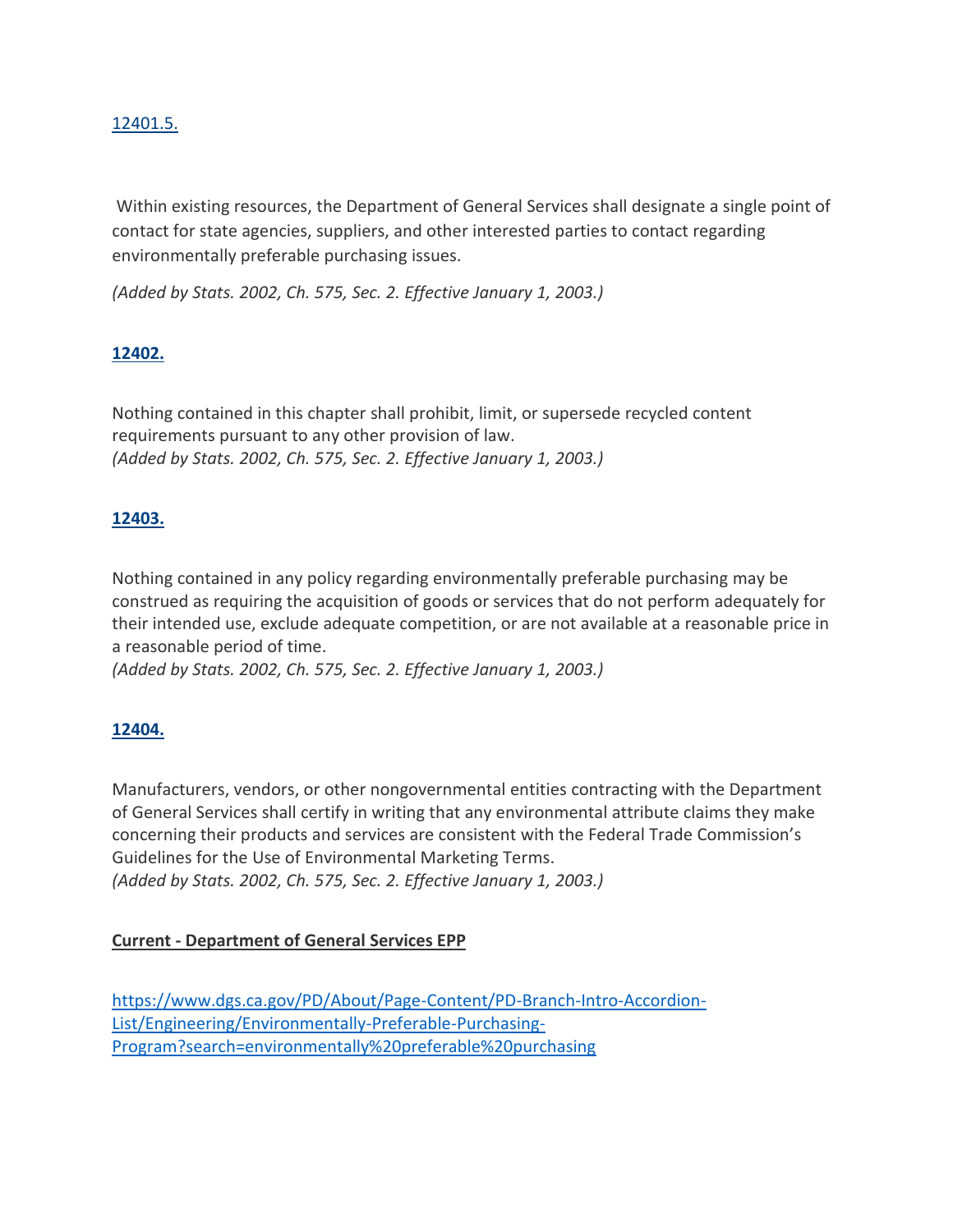# **2004 – City of Berkeley**

[http://www.responsiblepurchasing.org/UserFiles/File/Ofice%20Electronics/Policies/City\\_of\\_Ber](http://www.responsiblepurchasing.org/UserFiles/File/Ofice%20Electronics/Policies/City_of_Berkeley_CA_Green_Purchasing_Policy_2004.pdf) keley CA Green Purchasing Policy 2004.pdf

#### **2005 – City of San Francisco EPP Ordinance**

[https://codelibrary.amlegal.com/codes/san\\_francisco/latest/sf\\_environment/0-0-0-44](https://codelibrary.amlegal.com/codes/san_francisco/latest/sf_environment/0-0-0-44)

### **2018 – New Jersey**

[https://www.sustainablejersey.com/actions/?type=1336777436&tx\\_sjcert\\_action%5BactionOb](https://www.sustainablejersey.com/actions/?type=1336777436&tx_sjcert_action%5BactionObject%5D=73&tx_sjcert_action%5Baction%5D=getPDF&tx_sjcert_action%5Bcontroller%5D=Action&cHash=3465ed6ac20a9161824271692b897b96) [ject%5D=73&tx\\_sjcert\\_action%5Baction%5D=getPDF&tx\\_sjcert\\_action%5Bcontroller%5D=Actio](https://www.sustainablejersey.com/actions/?type=1336777436&tx_sjcert_action%5BactionObject%5D=73&tx_sjcert_action%5Baction%5D=getPDF&tx_sjcert_action%5Bcontroller%5D=Action&cHash=3465ed6ac20a9161824271692b897b96) [n&cHash=3465ed6ac20a9161824271692b897b96](https://www.sustainablejersey.com/actions/?type=1336777436&tx_sjcert_action%5BactionObject%5D=73&tx_sjcert_action%5Baction%5D=getPDF&tx_sjcert_action%5Bcontroller%5D=Action&cHash=3465ed6ac20a9161824271692b897b96)

### **2016 – Stop Waste, model ordinance**

[https://www.stopwaste.org/resource/policies/environmentally-preferable-purchasing-model](https://www.stopwaste.org/resource/policies/environmentally-preferable-purchasing-model-policy?page=search)[policy?page=search](https://www.stopwaste.org/resource/policies/environmentally-preferable-purchasing-model-policy?page=search)

#### **2016 – Stop Waste, Implementation guidelines for Model Ordinance**

[https://www.stopwaste.org/resource/policies/implementation-guidance-environmentally](https://www.stopwaste.org/resource/policies/implementation-guidance-environmentally-preferable-purchasing?page=search)[preferable-purchasing?page=search](https://www.stopwaste.org/resource/policies/implementation-guidance-environmentally-preferable-purchasing?page=search)

# **2011 - Alameda County, Purchasing Policy**

[https://www.acgov.org/sustain/documents/EPP\\_resolutionpolicy.pdf](https://www.acgov.org/sustain/documents/EPP_resolutionpolicy.pdf)

#### **2013 - Bay-Friendly landscaping guidelines – no chrome or arsenic treated wood**

[https://www.stopwaste.org/resource/brochures/bay-friendly-landscape-guidelines](https://www.stopwaste.org/resource/brochures/bay-friendly-landscape-guidelines-sustainable-practices-landscape-professional)[sustainable-practices-landscape-professional](https://www.stopwaste.org/resource/brochures/bay-friendly-landscape-guidelines-sustainable-practices-landscape-professional)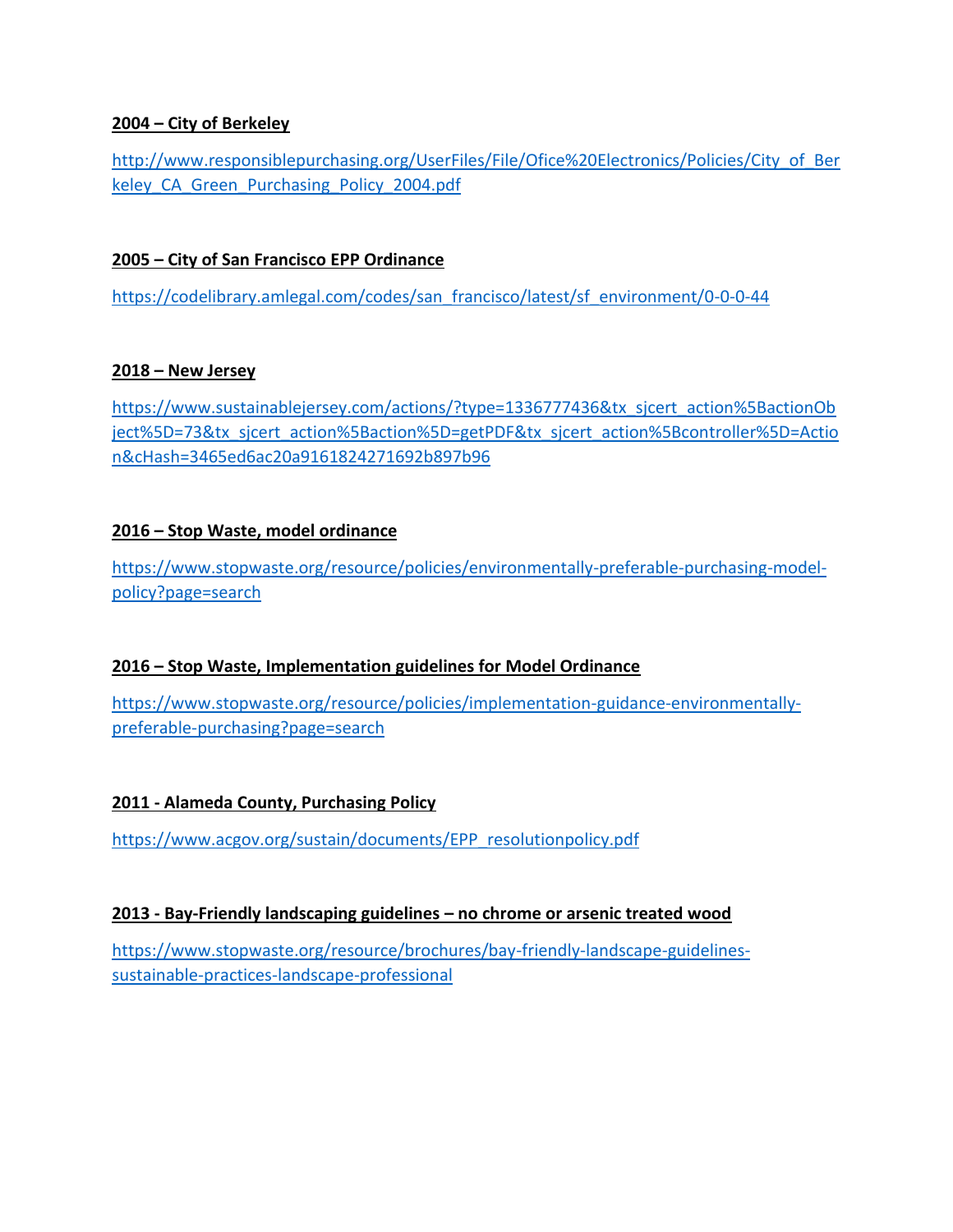# **2019 - San Mateo County, EEP**

<https://hr.smcgov.org/sites/hr.smcgov.org/files/Environmental%20Procurement%20Policy.pdf>

Sets up committee to look at specific issues including Plastic Lumber

# **2016 – Responsible Purchasing Network, Sustainable Procurement Playbook**

Microsoft Word - [RPN-USDN Sustainable Purchasing Playbook-](http://responsiblepurchasing.org/purchasing_guides/playbook_for_cities/rpn_usdn_playbook_for_cities.pdf)101216 FINAL\_WITHTRACKCHANGES.docx (responsiblepurchasing.org)

# **Current – Responsible Purchasing Network**

page on Food Ware

[http://responsiblepurchasing.org/purchasing\\_guides/food\\_service\\_ware/index.php](http://responsiblepurchasing.org/purchasing_guides/food_service_ware/index.php)

List of policies

<http://www.responsiblepurchasing.org/resources/policies/index.php>

[EPP\\_Resources\\_RPN.pdf \(acgov.org\)](http://www.acgov.org/sustain/documents/EPP_Resources_RPN.pdf)

# **Treated Wood**

# **2003 – City of San Francisco, Alternatives to arsenic treated wood**

[Regulation Determining Acceptable Alternatives to Arsenic Treated Wood \(sfenvironment.org\)](https://sfenvironment.org/sites/default/files/fliers/files/sfa_arsenic_regulation_text.pdf)

Some excerpts:

"The Arsenic Treated Wood Ordinance requires City Departments and

their contractors who purchase preservative-treated wood to purchase only from the list of alternatives adopted by the Department of the Environment (SFE)."

"1. If the product is pressure treated, treatment must be standardized by AWPA for the

intended use. This requirement helps ensure that the treatment meets specifications to minimize leaching."

"8. For structures built in or over water, or where significant runoff is likely to occur, the use of copper should be minimized. If copper-based products are used, products with the lowest leaching potential should be chosen.